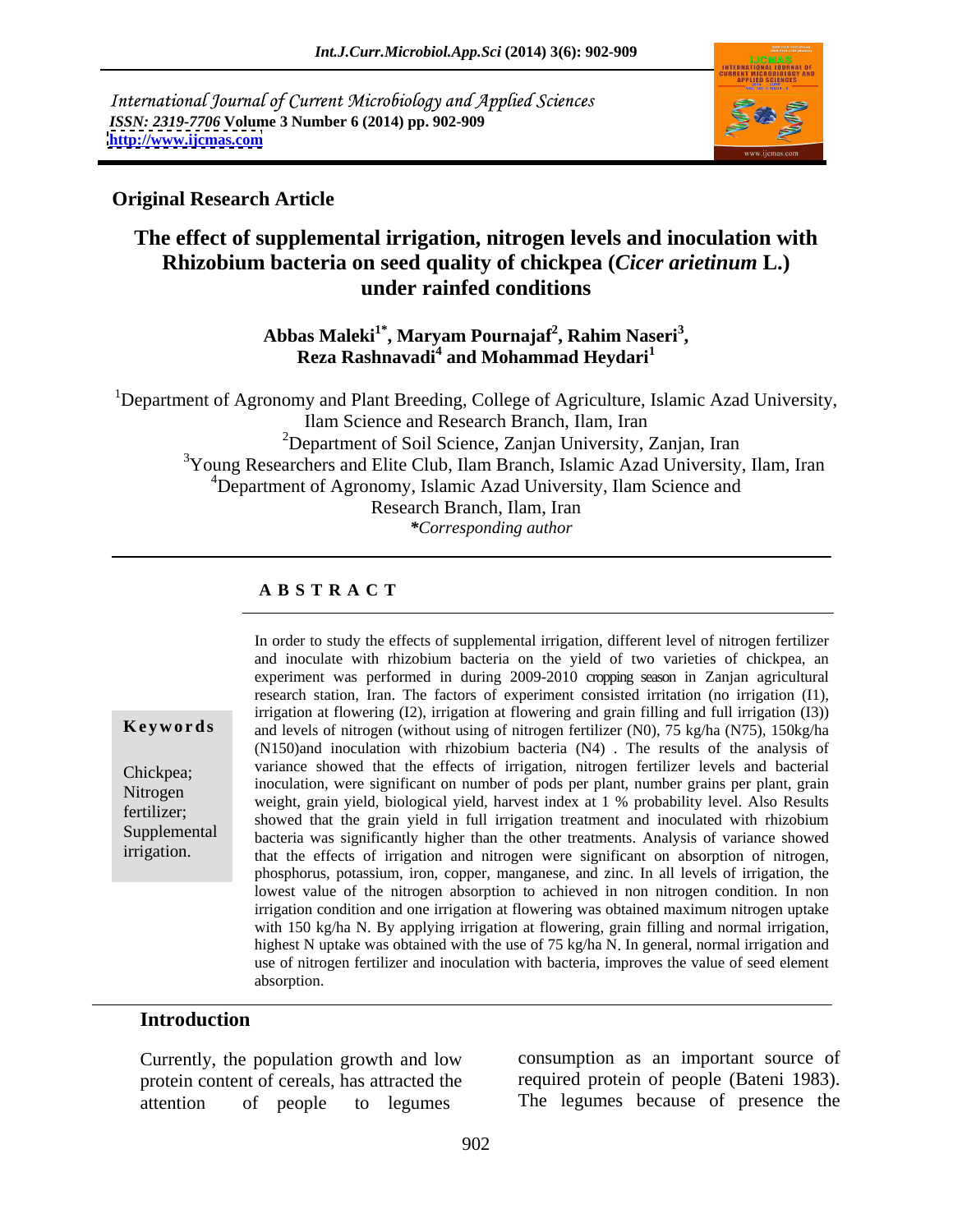nitrogen fixing bacteria in their roots, are of soil is one of the most limiting factors effective on soil fertility and after harvest of legume rhizobium symbiosis. In of these products, large amounts of experiments Sksyna (1984), Ghasem nitrogen will be added to the soil Zadeh et al (2003) and Majnoon Hosseini (Majnoon hosseini 1993). Among legumes, chickpeas with cultivated area significantly increased yield and nitrogen about 11 million ha and production of 650 content in grain of chickpea. kg/ha (kochaki et al., 2004), has more Unfortunately, in Iran farmers use adaptations than the climatic conditions of excessive of nitrogen fertilizers regardless the country, especially with the most dry of good potential of fields for nitrogen farming areas of Iran compared to other fixation and because of the very low legumes (Bagheri et al., 2007). In general, drought stress is the second a biotic stress, purpose can have opposed with water that has negative effects on chickpea grain scarcity crisis and environmental pollution function. That with applying of (by reducing the use of chemical supplemental irrigation in stage that plant fertilizers) by useful programs and also has maximum requirement water can be products propose with suitable quality to significantly increases the yield compared agricultural**.** Thus, the present study were to in drought conditions and rainfed. On carried out to enhance the yield and the other hand considering with nitrogen is optimize the use of nitrogen fertilizers in a key element for the plant growth, the area. The aim of this study was nitrogen fixation by legumes including evaluate to absorb of nitrogen, chickpea, could obviate plant requirement phosphorus, potassium, iron, manganese, to this element and it replaces by chemical zinc and copper in pea seed after applied fertilizers. Such replacement in terms of treatments. economically and environmentally has been welcomed in sustainable agricultural **Materials and Methods** programs. Pawar et al (1992) in investigate the irrigation effect at critical stages growth of chickpea reported that highest the Agricultural Research Station of grain yield be obtained with three Zanjan province, Iran in during 2009-2010 irrigations at branching, flowering and cropping season. Properties of the soil in pods stages. Sing (1995) expressed that studied region are shown in Table 1and 2. because the lack of water, vegetative and According to the results obtained of soil reproductive growth of chickpea analysis, 100 kg /ha triple super phosphate accelerated and in result decreases the was added to the experiment field The duration of these stages. Bagheri et al experiment was done as split plot base on (2007), introduced the initial growth stage factorial in randomized complete blocks of pea pods as the most sensitive to drought stress. Sksina (1980) about treatments were consisted of different response of Chickpea to supplemental levels of irrigation (no irrigation (I1), irrigation in different regions expressed that supplemental irrigation has serious effects on increasing yield**.** Providing the irrigation (I4) and different levels of humidity is one of important factors of nitrogen fertilizer (no fertilizer N (N0), 75

(2003) rhizobium inoculation, content in grain of chickpea Unfortunately, in Iran farmers use fixation and because of the very low prices of nitrogen fertilizers. For this the area. The aim of this study was evaluate to absorb of nitrogen, treatments.

# **Materials and Methods**

nitrogen accumulation in grain and nitrate kg/ha (N75) 150 kg/ha (N150) andThe present experiment was carried out at design with three replications. treatments were consisted of different irrigation at flowering (I2), irrigation at flowering and grain filling and full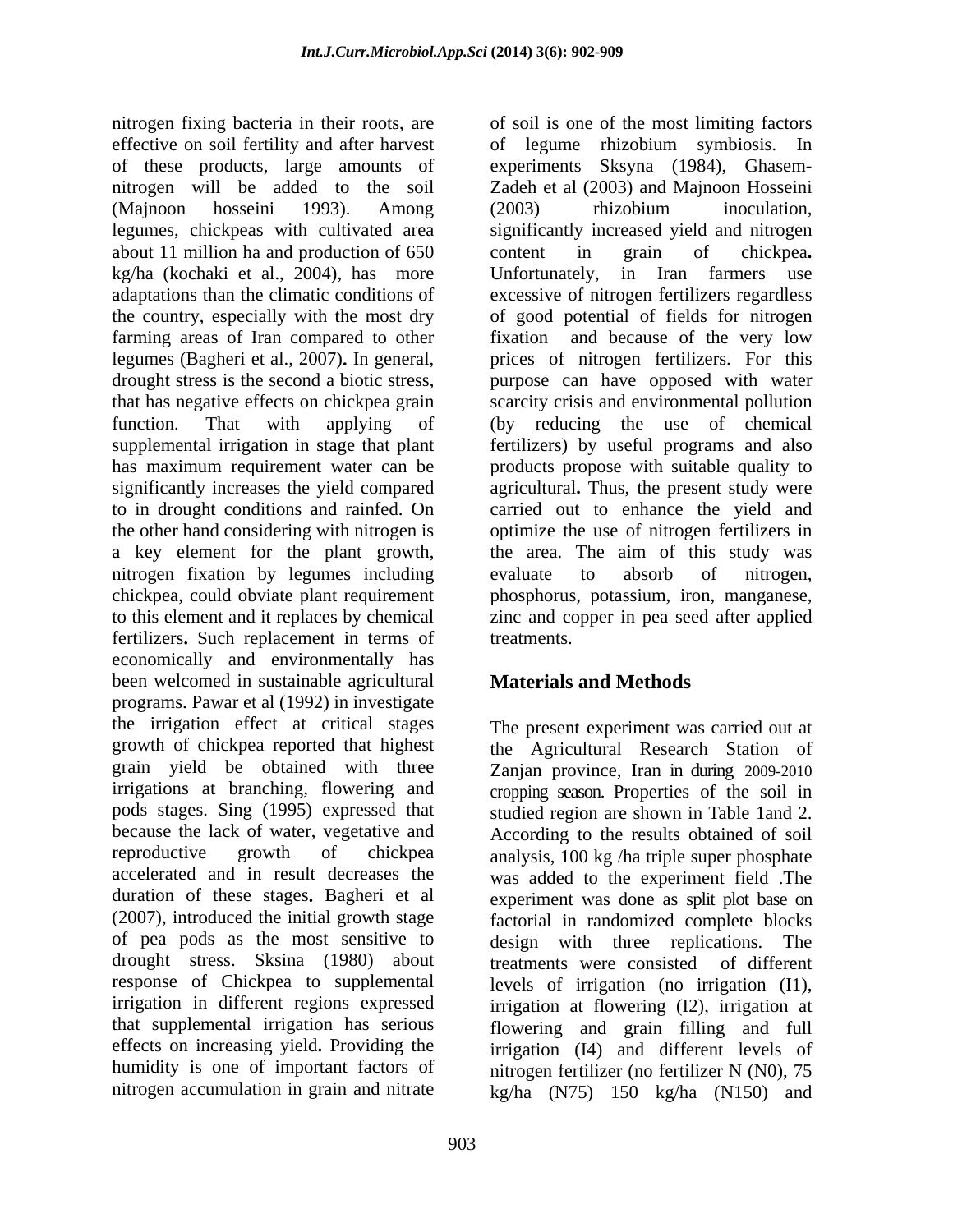inoculation with rhizobium bacteria. All factors was significant at 1% level on seed Benomyl except seeds were coated with planting and added to the ground. In treatment I4 (full irrigation) soil moisture kg/ha had the maximum concentration of using A Class evaporation pan and the and copper seed. In mature stage, seed samples for analysis were taken, to determine the amount of NPK and Phosphorus micronutrients in plants. The harvested seed samples were washed with distilled Analysis of variance showed that the water and then they were dried in an oven at 55-60 degrees centigrade for 72 hours. levels and the interaction of these two After drying and grinding off seed factors were significant at 1% level on samples, total nitrogen using of Kejldahl phosphorus concentration of seeds. The device and phosphorus with using of highest (0.32) and lowest concentration of spectrophotometer, potassium with flame seed's phosphorus (0.18) obtained under photometer device, and iron by atomic absorption spectrometry were measured. was not any significant difference between At the end, analysis of variance (ANOVA) the without irrigation and the irrigation was done using SAS 9.1 statistical during the flowering period (Table 5). software and means were compared using Study of the interaction of different levels

Analysis of variance showed that the effect of irrigation and nitrogen fertilizer levels and interaction between these two

seeds were disinfected using pesticide nitrogen concentration (Table 3). The bacteria. For treatments were inoculated (079/3 %) was for irrigation at flowering with bacteria, the sugar solution 20% was time and grain filling and lowest seed prepared due to sticking bacteria to seeds nitrogen concentration (499/2 present) and then seeds soaked with sugar solution obtained for treatment without irrigation. and bacteria in three replications. Then Between the irrigation and treatment seeds immediately planted after become without irrigation at flowering time and dry in shade Nitrogen required for each grain filing, there were no significant treatment was calculated and before differences (Table 4). Among the fertilizer and its required water were calculated seed nitrogen (3.14 %) and treatment relevant formulas and then plants was the lowest concentration of seed nitrogen irrigated. The total consumed water in (Table 4). Study of the interaction of each of the treatments I4, I3, I2 were different levels of irrigation and nitrogen measured by the contour. Traits measured fertilizer showed the highest concentration consisted the rate of uptake of nitrogen, of seed's nitrogen was at flowering and phosphorus, potassium, iron, manganese grain filing and consumption of 150 kg/ha factors was significant at 1% level on seed highest concentration of seeds nitrogen time and grain filling and lowest seed treatments, treatment with nitrogen 150 kg/ha had the maximum concentration of without the nitrogen fertilizer (2.65 %) had nitrogen (Table 4) .

# **Phosphorus**

Duncan's test. of irrigation and nitrogen showed that the **Results and Discussion** (1.44 %) was related to treatment 75kg/ha **Nitrogen phosphorus** concentration of seed (0.166) effect of irrigation and nitrogen fertilizer factors were significant at 1% level on irrigation condition and no irrigation .there highest phosphorous concentration of seed nitrogen and in full irrigation. The lowest related to treatment without irrigation with consumes 75 kg/ha nitrogen along with three other treatment of irrigation with the same amount of fertilizer in class f.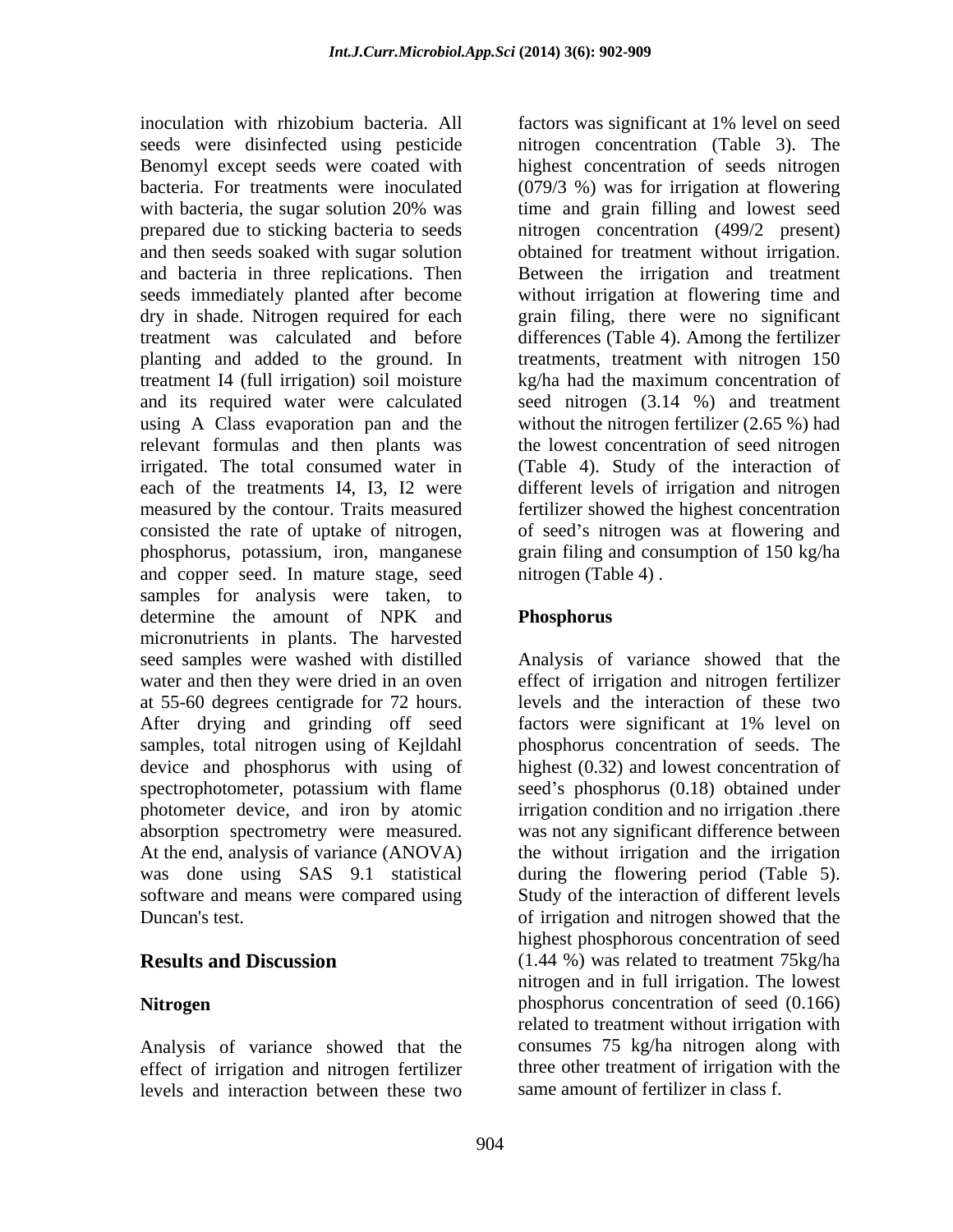Analysis of variance showed that irrigation and nitrogen fertilizer levels had **Zinc** significant effect on K concentration of seed (Table 3).The highest and lowest seed Analysis of variance showed that the K concentration obtained under full effect of irrigation and nitrogen fertilizer irrigation condition and without irrigation treatments on seed's zinc was significant (Table 6). There was no significant at 1% probability level (Table 3). The difference between limited irrigation and highest (34.25 mg/kg) and lowest (27.88 no irrigation treatment. In among nitrogen mg/kg) concentration of seed's zinc fertilizer treatments, the highest related to full irrigation treatment and the concentration of seed's potassium irrigation in flowering time respectively achieved of 75kg/ha nitrogen and the lowest concentration achieved of the lowest zinc concentration of seed obtained treatment without nitrogen fertilizer. There with consumption 150 kg/ha nitrogen were not any significant differences (Table 8). The interaction of irrigation and between fertilizer treatments. Interaction of irrigation and nitrogen levels was significant at the 5% probability level (Table 6). The highest concentration of seed's potassium  $(1.44 \%)$  obtained under **Manganese** full irrigation condition and 75kg/ha nitrogen Analysis of variance showed that the

Analysis of variance results showed there inoculation, the highest concentration<br>(83.58 mg/kg) related to inoculation of highest concentration (83.58 mg/kg) related to inoculation of (Table 7). The interaction of different levels of irrigation treatment and nitrogen

**Potassium** *estallization* do not had significant effect on iron level of leaf.

# **Zinc**

irrigation in flowering time respectively (Table 8). Among levels of nitrogen, the nitrogen fertilizer levels was not significant (Table 8).

### **Manganese**

**Iron** were significant effects of different levels treatments, full irrigation and without of nitrogen in 1% level and irrigation in 5% level on Iron content of seed (Table 3). maximum (40.91 mg/kg) and lowest Among the irrigation treatments, concentration (33.76 mg/kg) of seed's maximum concentration of iron obtained manganese. Among nitrogen fertilizer of the full irrigation (81.5). Comparisons treatments, the highest concentrations of means revealed that there is not any manganese (37.4937 mg/kg) in seed significant difference between full and achieved with use 75kg/ha nitrogen limited irrigation treatments and also fertilizer. There were not any significant between the limited irrigation treatment between nitrogen fertilizer treatments and treatment without irrigation. Between (Table 9). Study of interaction effect of different levels of nitrogen fertilizer and irrigation and nitrogen fertilizer levels on seeds and the lowest concentration (78.8) manganese(42.21 mg/kg ) was achieved related to treatment without use nitrogen under full irrigation condition and with use effect of irrigation, nitrogen fertilizer factors was significant at 1% probability level (Table 3). Among the irrigation irrigation causes the accumulation the seed manganese concentration showed the highest concentration of seed 75kg/ha nitrogen.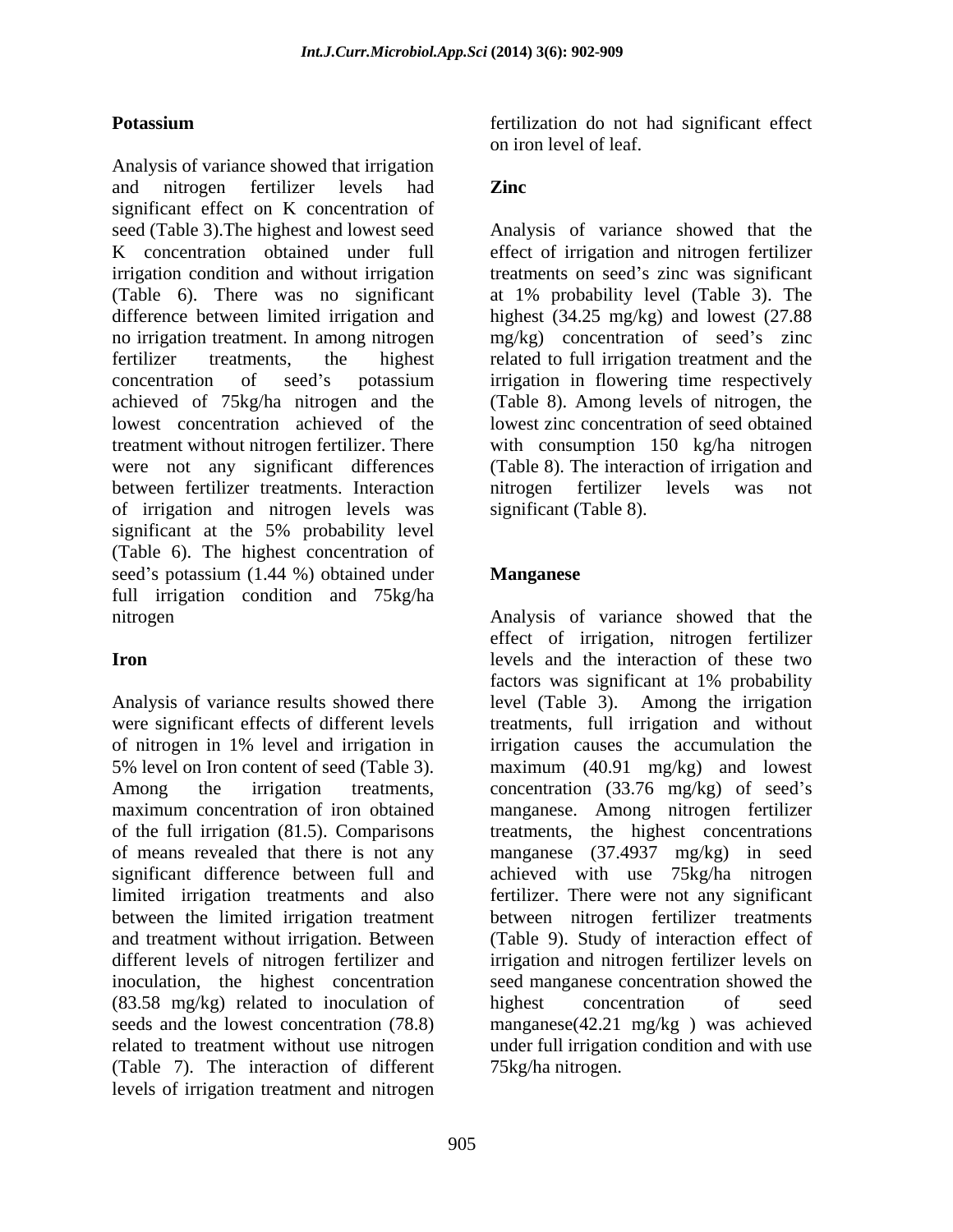|                                        |           |      | Absorbable) ) Mg/ kg soil |                    |         |                |               |            | ' organic   materia   Response   electri   saturatio |        |         |
|----------------------------------------|-----------|------|---------------------------|--------------------|---------|----------------|---------------|------------|------------------------------------------------------|--------|---------|
|                                        | $Zn$ Mg   | Mn   | Fe                        | TZ<br>$\mathbf{K}$ |         |                | carbon        |            |                                                      |        | $n$ (%) |
|                                        |           |      |                           |                    |         |                | $(0/\lambda)$ | l neutrali | saturated   conduc                                   |        |         |
|                                        |           |      |                           |                    |         |                |               | ze         | SO1l                                                 | tivity |         |
|                                        |           |      |                           |                    |         |                |               | (0)        |                                                      |        |         |
|                                        | $2.8$ 228 | 10.1 | 8.9                       |                    | 850 23. | $10 \mid 0.54$ |               | 3.2        | 7.8                                                  | 0.68   | 34.05   |
| the control of the control of the con- |           |      |                           |                    |         |                |               |            |                                                      |        |         |

# **Table.1** Results of analysis of soil experiment before planting (0-30 cm depth)

**Table.2** Characteristics of Water location experiment (chemical analysis of water properties)

|  |  |  | $EC \times 10^6$ |
|--|--|--|------------------|
|  |  |  | $\mu$ mho/cm     |
|  |  |  |                  |

# **Table.3** Variance analysis of different irrigation levels of nitrogen fertilizer and inoculation on nutrient uptake

|                     |           |                   |           |                 | <b>MS</b>                 |                    |           |          |
|---------------------|-----------|-------------------|-----------|-----------------|---------------------------|--------------------|-----------|----------|
| S.O.V               |           |                   |           |                 | $\mathbf{E}_{\mathbf{a}}$ | $\mathcal{L}$ n    | Mn        |          |
| replication         |           | 0.001             | 0.00      | 0.00            | 4.39                      | 2.62               | 0.23      | 1.618    |
|                     |           |                   |           |                 |                           |                    |           |          |
| Irrigation          |           | $0.733**$         | 0.036     | $0.013**$       | $2.159$ <sup>n</sup>      | $64.18*$           | 102.10*   | $13.26*$ |
| Error               |           | 0.002             | 0.000166  | 0.001           | 11.179                    | 9.05               | 12.46     | 1.92     |
| nitrogen            |           | $^{\circ}0.658**$ | 0.005     | $0.085**$       |                           | $^*$ 52.491        | $14.10**$ | 9.93**   |
|                     |           |                   |           |                 | 59.908                    |                    |           |          |
| Irrigation $\times$ |           | ∩ ∩ി~്*<br>0.027  | 0.001     | $0.002*$        | 2.545                     | 3.965 $^{\rm n.6}$ | $30.83**$ | $2.23*$  |
| nitrogen            |           |                   |           |                 |                           |                    |           |          |
| Error               | $\bigcap$ | 0.003             | 0.0000625 | 0.0101<br>u.uru | 0.810                     | 1.66               | 0.85      | 0.57     |
| CV(%)               |           | .86               | 3.57      | 07<br>1.07      |                           |                    | 2.51      | 11.9     |

ns,  $*$  and  $**$ : Non – significant at 5% and 1% probability levels, respectively

**Table.4** The simple and interaction effects of irrigations different levels and nitrogen fertilizer and inoculation on nitrogen content of the grain (%)

| Irrigation  | <b>INO</b>        | one               | irrigation at          | full       | Mean   |
|-------------|-------------------|-------------------|------------------------|------------|--------|
| Nitrogen    | <i>irrigation</i> | irrigation at     | flowering and          | irrigation |        |
|             |                   | flowering         | 0.111<br>grain filling |            |        |
| No nitrogen | 2.267<br>2.201    | 2.68g             | 017<br>$2.81/$ fg      | 2.86ef     | 2.656c |
| 75 kg/ha    | 2.487h            | 2.787efg          | 2.993cd                | 3.053c     | 2.830b |
| 150 kg/ha   | $2.743$ fg        | 2.903de           | 3.487a                 | 3.323b     | 3.114a |
| Mean        | 2.499c            | 2.79 <sub>b</sub> | 3.099a                 | 3.079a     |        |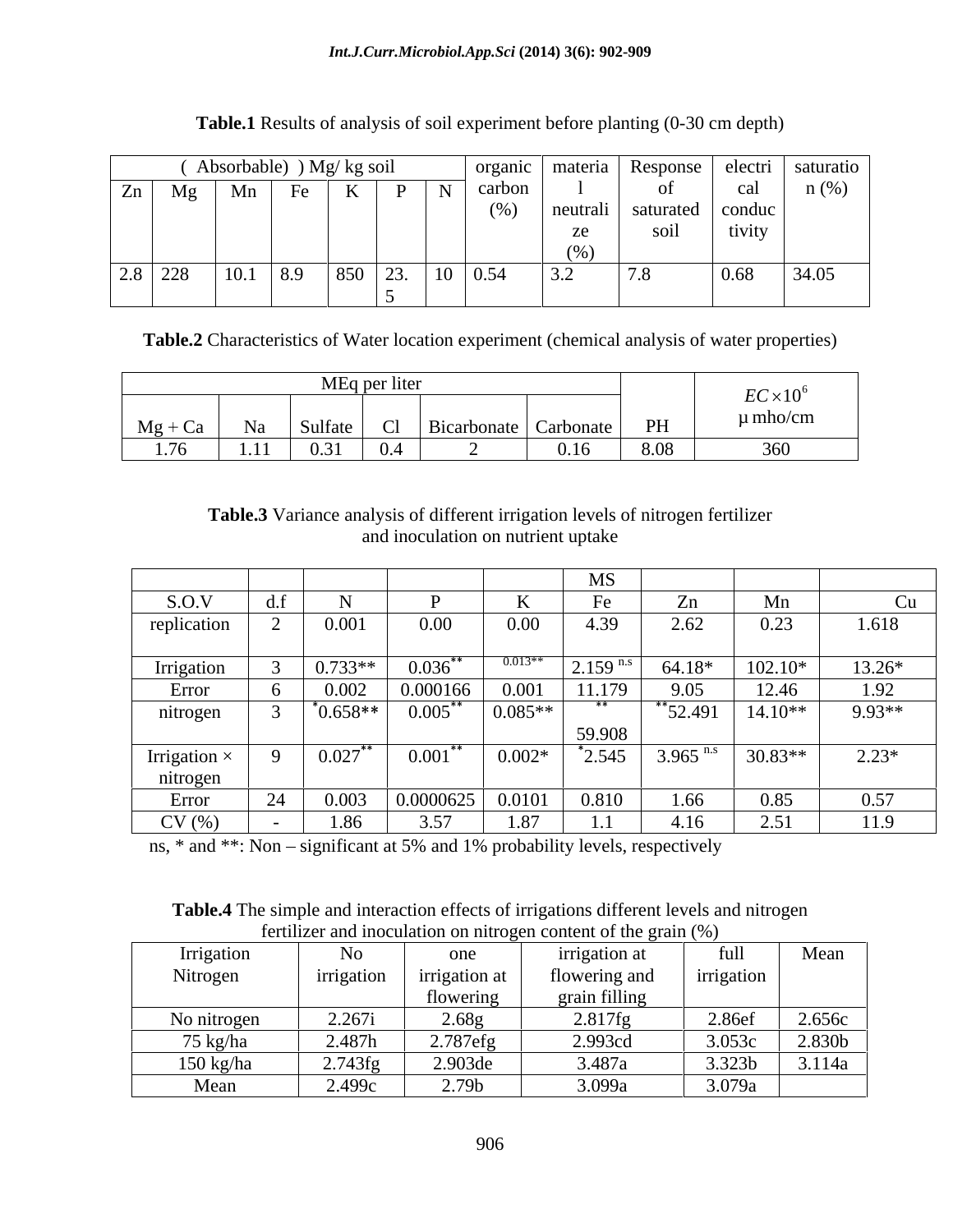| Irrigation  |            | one                  | <i>irrigation</i> at | full       | Mean    |
|-------------|------------|----------------------|----------------------|------------|---------|
| Nitrogen    | irrigation | <i>irrigation</i> at | flowering and        | irrigation |         |
|             |            | flowering            | grain filling        |            |         |
| No nitrogen | 0.1767f    | 0.1833f              | 0.2167de             | 0.2733c    | 0.2125c |
| 75 kg/ha    | 0.16667f   | 0.1767f              | 0.2133e              | 0.3233b    | 0.2225b |
| $150$ kg/ha | 0.2033e    | 0.2133e              | 0.2333d              | 0.3533a    | 0.2508a |
| Mean        | 0.1822c    | 0.1911c              | 0.2211b              | 0.32a      |         |

| Table.5 The simple and interaction effects of irrigations different levels and nitrogen            |  |
|----------------------------------------------------------------------------------------------------|--|
| $\sqrt{2}$<br>fertilizer and inoculation on Phosphorus content $\alpha'$<br>t of the grain $(\% )$ |  |

**Table.6** The simple and interaction effects of irrigations different levels and nitrogen fertilizer and inoculation on The Potassium content of the grain (%)

| Irrigation          | <b>INO</b> | one                  | <i>irrigation</i> at | full            | Mean   |
|---------------------|------------|----------------------|----------------------|-----------------|--------|
|                     | irrigation | <i>irrigation</i> at | flowering and        | irrigation      |        |
| Nitrogen            |            | flowering            | grain filling        |                 |        |
| No nitrogen         | 1.18d      | 1.213cd              | 1.263c               | 1.24c           | 1.264b |
| 75 kg/ha            | 1.323b     | 1.357b               | 1.263b               | 1.44a           | 1.37a  |
| $150 \text{ kg/ha}$ | 1.337b     | 1.357b               | 1.350b               | 1.433a          | 1.36a  |
| Mean                | 1.28b      | 1.309b               | 1.326ab              | 1,371<br>1.911a |        |

**Table.7** The simple and interaction effects of irrigations different levels and nitrogen fertilizer and inoculation on The Iron content of the grain (%)

| <i>rrigation</i>    | <b>INO</b> | one                  | irrigation at |            | Mean   |
|---------------------|------------|----------------------|---------------|------------|--------|
| Nitrogen            | irrigation | <i>irrigation</i> at | flowering and | irrigation |        |
|                     |            | flowering            | grain filling |            |        |
| No nitrogen         | 74.41gh    | 75.53gh              | 76.64fgb      | 76.64fgh   | 75.8d  |
| 75 kg/ha            | 76.08fgh   | 79.97cde             | 77.75efg      | 80.52bcde  | 78.58c |
| $150 \text{ kg/ha}$ | 78.86de.   | 75.53gh              | 80.52bcde     | 82.74bc    | 80.94b |
| Mean                | 77.89b     | 79.41ab              | 80.11ab       | 81.5a      |        |

**Table.8** The simple and interaction effects of irrigations different levels and nitrogen fertilizer and inoculation on the zinc content of the grain (%)

| Irrigation  |                                | one                  | <i>irrigation</i> at | full       | Mean   |
|-------------|--------------------------------|----------------------|----------------------|------------|--------|
| Nitrogen    | irrigation                     | <i>irrigation</i> at | flowering and        | irrigation |        |
|             |                                | flowering            | grain filling        |            |        |
| No nitrogen | 32.76abc                       | 31.65bc              | 32.76abc             | 35.54a     | 33.18a |
| 75 kg/ha    | 29.99cc                        | 26.99de              | 32.21abc             | 33.88ab    | 30.77b |
| 150 kg/ha   | 27.77<br>ەە ب                  | 24.99e               | 29.99cd              | 33.32abc   | 29.02c |
| Mean        | 20.17 <sub>bc</sub><br>30.170c | 27.88c               | 31.65ab              | 34.25a     |        |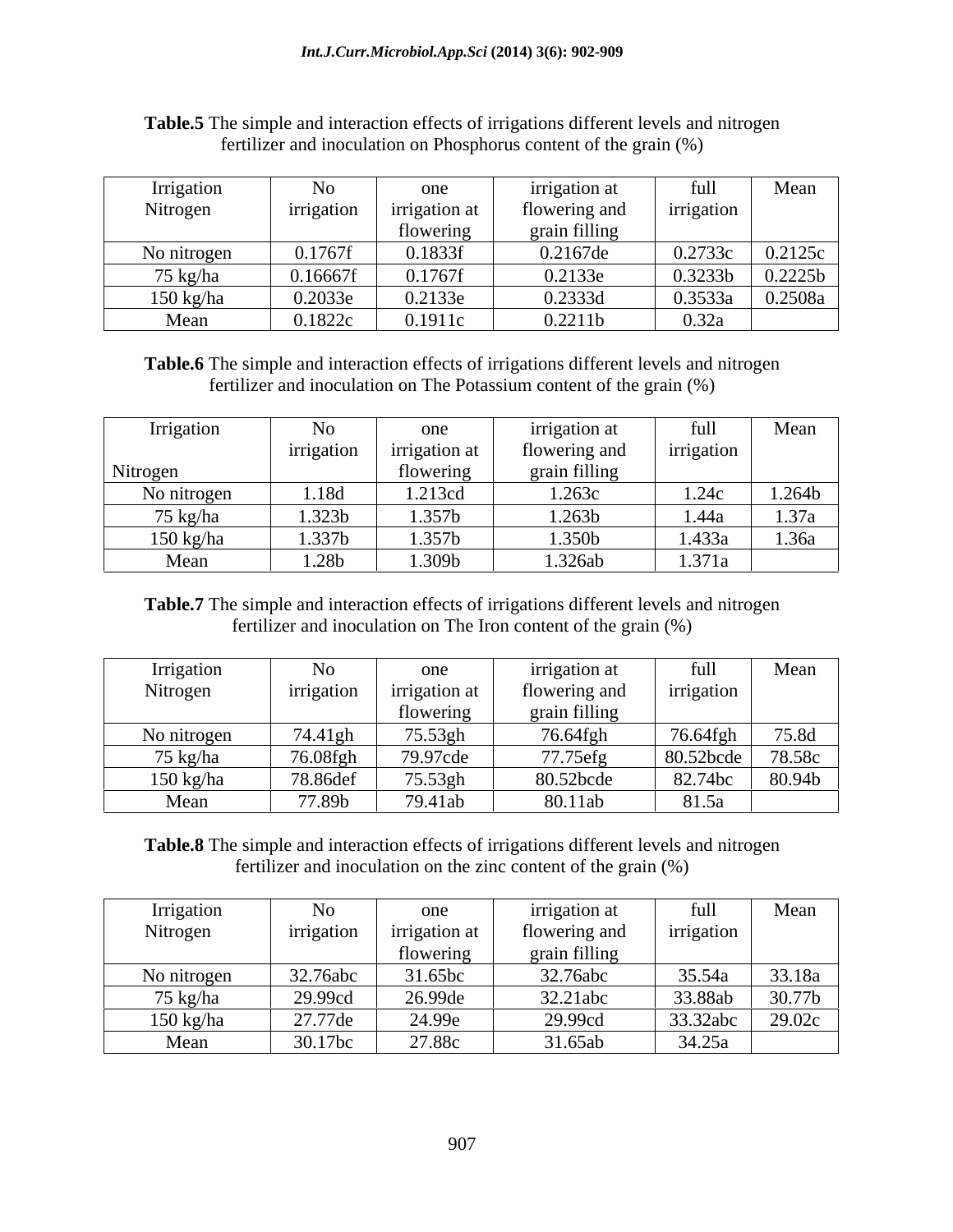| Irrigation  | <b>LNO</b> | one          | <i>irrigation</i> at |            | Mean   |
|-------------|------------|--------------|----------------------|------------|--------|
| Nitrogen    | irrigation | irrigation a | flowering and        | irrigation |        |
|             |            | flowering    | grain filling        |            |        |
| No nitrogen | 39.99h     | 36.65fg      | 34.43def             | 31.1abc    | 35.54b |
| 75 kg/ha    | 42.21gh    | 38.87ef      | 36.10bcd             | 32.76a     | 37.49a |
| $150$ kg/ha | 40.54fg    | 36.65cde     | 37.76def             | 34.43ab    | 37.35a |
| Mean        | 32.76c     | 36.1bc       | 37.37ab              | 40.91a     |        |

**Table.9** The simple and interaction effects of irrigations different levels and nitrogen fertilizer and inoculation on the Manganese content of the grain (%)

**Table.10** The simple and interaction effects of irrigations different levels and nitrogen fertilizer and inoculation on The Copper content of the grain (%)

| Irrigation  | No                                      | one                  | irrigation at | tuh        | Mean   |
|-------------|-----------------------------------------|----------------------|---------------|------------|--------|
| Nitrogen    | irrigation                              | <i>irrigation</i> at | flowering and | irrigation |        |
|             |                                         | flowering            | grain filling |            |        |
| No nitrogen | 39.99h                                  | 36.65fg              | 34.43 det     | 31.1abc    | 35.54b |
| 75 kg/ha    | $\Delta$ 21 $\sigma$ h<br>$\tau \sim 1$ | 38.87ef              | 36.10bcd      | 32.76a     | 37.49a |
| $150$ kg/ha | 40.54fg                                 | 36.65cde             | 37.76def      | 34.43ab    | 37.35a |
| Mean        | 32.76c                                  | 36.1bc               | 37.37ab       | 40.91a     |        |

The results of the analysis of variance showed that effect of irrigation treatments and nitrogen fertilizer was significant on The results showed that the main effect of seed Cu concentration at 1% level (Table irrigation and nitrogen on absorption of 3). The highest seed Cu (7.589 mg/kg) nitrogen, phosphorus, potassium, iron, related to full irrigation treatment and lowest seed Cu (4.81 mg/kg) was significant. In all modes of irrigation, the associated with no irrigation treatment. Iowest percentage of nitrogen uptake was<br>There was not any significant different achieved under without use of nitrogen between limited irrigation and treatment without irrigation (Table 10). Among the condition, irrigation at flowering time, and nitrogen fertilizer treatments, the highest use 150 kg/ha nitrogen was achieved concentration of seed cooper (7.21 mg/kg) absorption maximum of nitrogen. Under related to use 150kg/ha nitrogen and the irrigation at flowering and grain filling and lowest concentration of seed nitrogen normal irrigation, was obtained the highest (5.415 mg/kg) related to treatment without rate of nitrogen absorption with use of nitrogen fertilizer. Interaction of irrigation 75kg/ha nitrogen. In general, normal treatments and nitrogen fertilizer different irrigation and nitrogen fertilizer and on Cu seed concentration were not inoculation with bacteria, improved the significant (Table 3). The highest percentage uptake of seed element. It is concentration of seed Cu  $(8.33 \text{ mg/kg})$ 

**Copper Copper Copper Copper Conserved Conserved Conserved Conserved Conserved Conserved Conserved Conserved Conserved Conserved Conserved Conserved Conserved Conserved Conserved Conse** irrigation at flowering and grain filling with consuming 150 kg/ha N.

> irrigation and nitrogen on absorption of copper, manganese and zinc were lowest percentage of nitrogen uptake was achieved under without use of nitrogen condition. In the absence of irrigation recommended that research about deficit